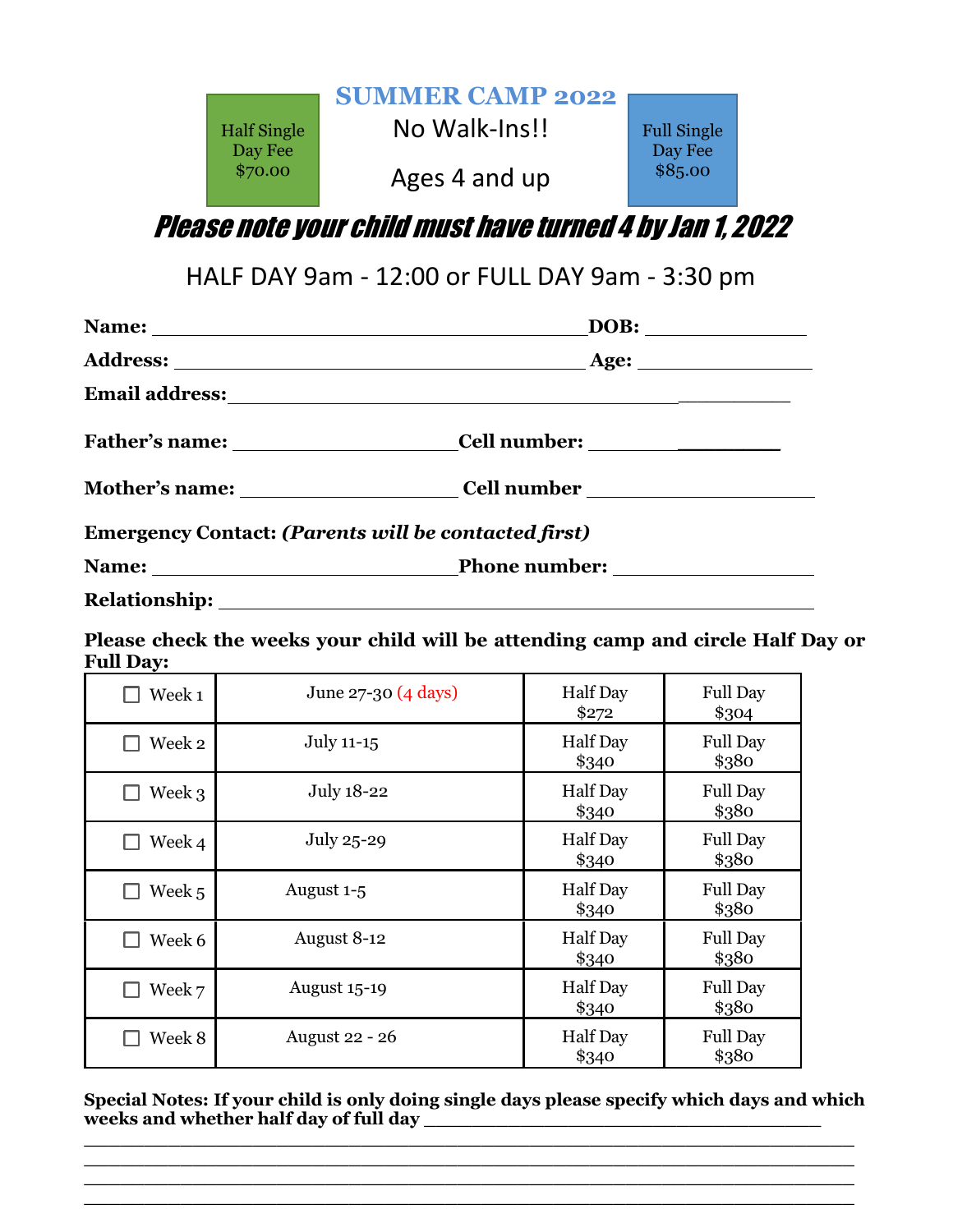## **Summer Camp and Classes Rules & Regulations 2022**

## Child's name

#### CONDITIONS OF ENROLLMENT

In my participation with Westchester Gymnastics Summer Program, events and activities, I agree to be bound by each of the following:

1. Eligibility: I agree to comply with the rules of Westchester Gymnastics..

2.**No refunds under any circumstances.**

3. Fees for Westchester Gymnastics Summer Program are non-refundable..

**\*4. Medical Attention: I hereby give my consent to Westchester Gymnastics to provide to my child/children in the event that the parent cannot be reached, through a medical staff of its choice, customary medical/athletic training attention, transportation, and emergency medical services as warranted in the course of my participation.** 

5. All pictures/videos of my children may be used for promotional use.

**\*6. Waiver and release: I am fully aware of and appreciate the risks, including the risk of catastrophic injury, paralysis, and even death, as well as other damages and losses associated with participation in gymnastics activities and summer program events.** 

### *\*Initial next to these conditions.*

#### RULES & POLICIES

1. Doors will open at 8:45AM.

2. Children's belongings (valuables should be left home) must be kept in a tote bag or backpack. NO BAG = NO ENTRY. Westchester Gymnastics assumes no responsibility for the loss of money or other valuables. 3. If your child is feeling ill please keep them home. We reserve the right to send home all children who we feel are not in good health and pose a threat to themselves and/or other children.

4. Pick up is at NOON or 3:30PM SHARP

5. Attire: Girls should wear a leotard or comfortable clothing (shorts/t-shirt). Hair must be tied back and no jewelry! Boys should wear comfortable clothing - shorts, t-shirt, bare feet. Any child not properly attired will not be able to participate in activities.

- 6. Please notify us if your child will be absent from Westchester Gymnastics Summer Program. Please email or call.
- 7. Please make sure your child has a water bottle.

8. Westchester Gymnastics is not responsible for changes in the curriculum that are out of our hands.

9.I further understand that I am voluntarily allowing my child to participate in programs and activities offered by Westchester Gymnastics, Inc., knowing that it is impossible to keep him, her, myself or anyone else who enters the gym completely safe from exposure to the Covid-19 virus. I accept that risk. I hereby verify by my child's participation in any activities at Westchester Gymnastics, Inc. I acknowledge that I am signing the agreement freely and voluntarily, and intend my signature to be complete and unconditional release of all liability risks of Westchester Gymnastics, owners, officers and staff.

Parent or guardian has read and consents to the above agreement by signing below.

Parent/Guardian Signature Date Date Date Date Date Date

Parent/Guardian Printed Name